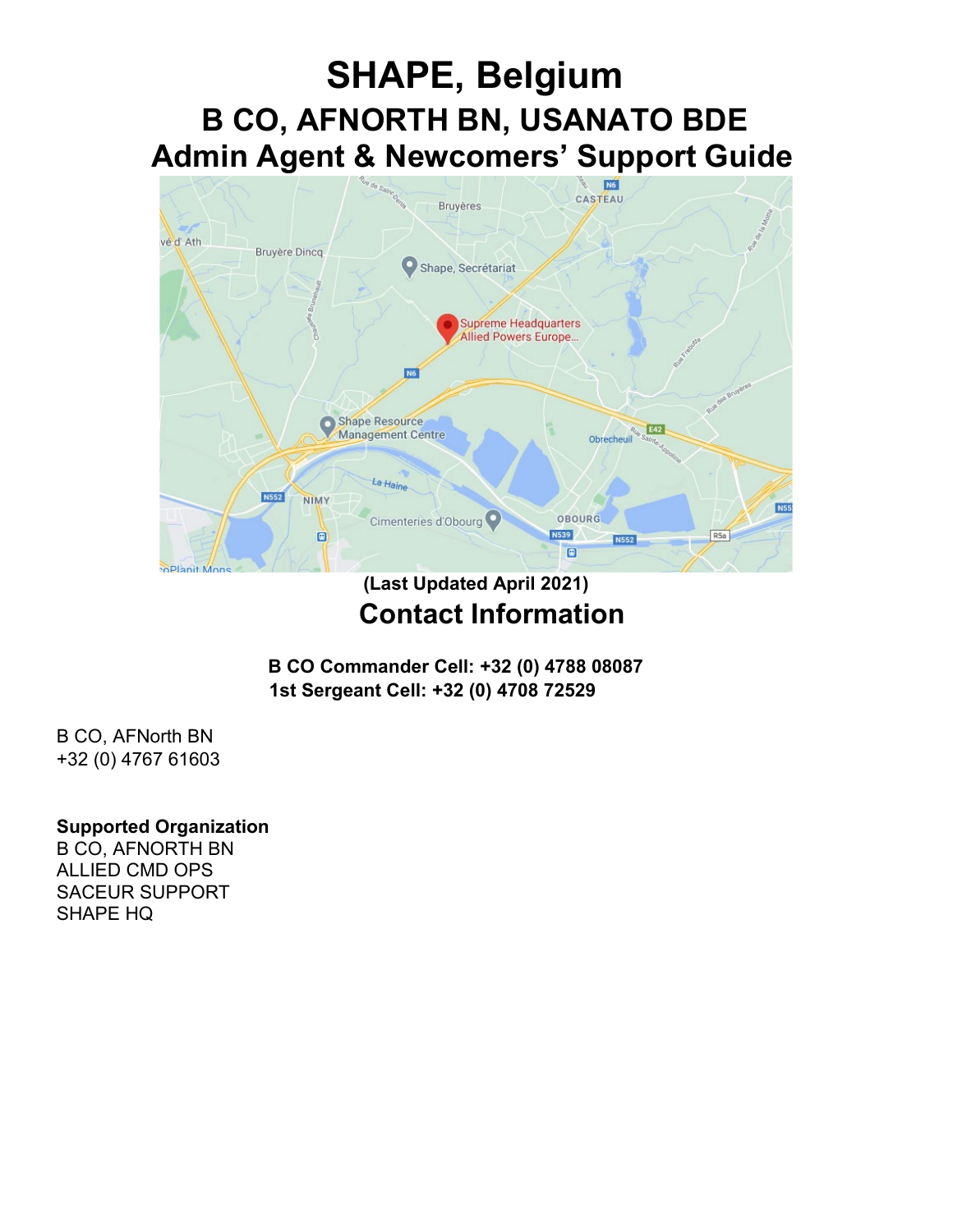



Congratulations on your new assignment to SHAPE, Belgium! This welcome package will provide you with general information to help facilitate a smooth transition for the arrival of you and your family. The Shape2Day website has a wealth of information on what you can expect upon your arrival in the Newcomers guide <https://www.shape2day.com/arrivingleaving>

This package offers a quick summary to the SHAPE2DAY website and other useful information. If you have any other questions outside of the Newcomers Guide or this package, please do not hesitate to contact me. I can be reached at:

Work Email: [usarmy.shape.hq-usanato-bd](mailto:jordan.r.marvin.mil@mail.mil)e.list.afnorth-bn-bravo-co@mail.mil DSN: 314-423-[5884](mailto:marvij28@gmail.com)  COMM: +32.477.16.76.07

## Company FRG

Soldier and Family Readiness are both integral to the success of our Army and unit. B CO SFRG is here to assist families with the transition to this challenging and rewarding OCONUS assignment. As you prepare to PCS please have your spouse reach out to the Bravo Company FRG Leader at [afnorth.bco.sfrg@gmail.com .](mailto:afnorth.bco.sfrg@gmail.com) Additionally, we will be happy to integrate you and your family into the Bravo Company Facebook page for information which will be beneficial during your time in Bravo Company.

Facebook Page: Bravo Company, Allied Forces North Battalion, US Army NATO Brigade https://www.facebook.com/thebeastmasters/

### Mailbox Addresses

If you wish to ship any items in advance of your arrival, your personal Mailbox will be established by your sponsor and sent to you via email. After it is established the mailing address will be as follows:

Personal APO Mailbox: **CMR 450 BOX XXXXX APO AE 09705**

The official mailbox are for the unit:

Official Unit Mail Address: **Unit 21420 APO AE 09705**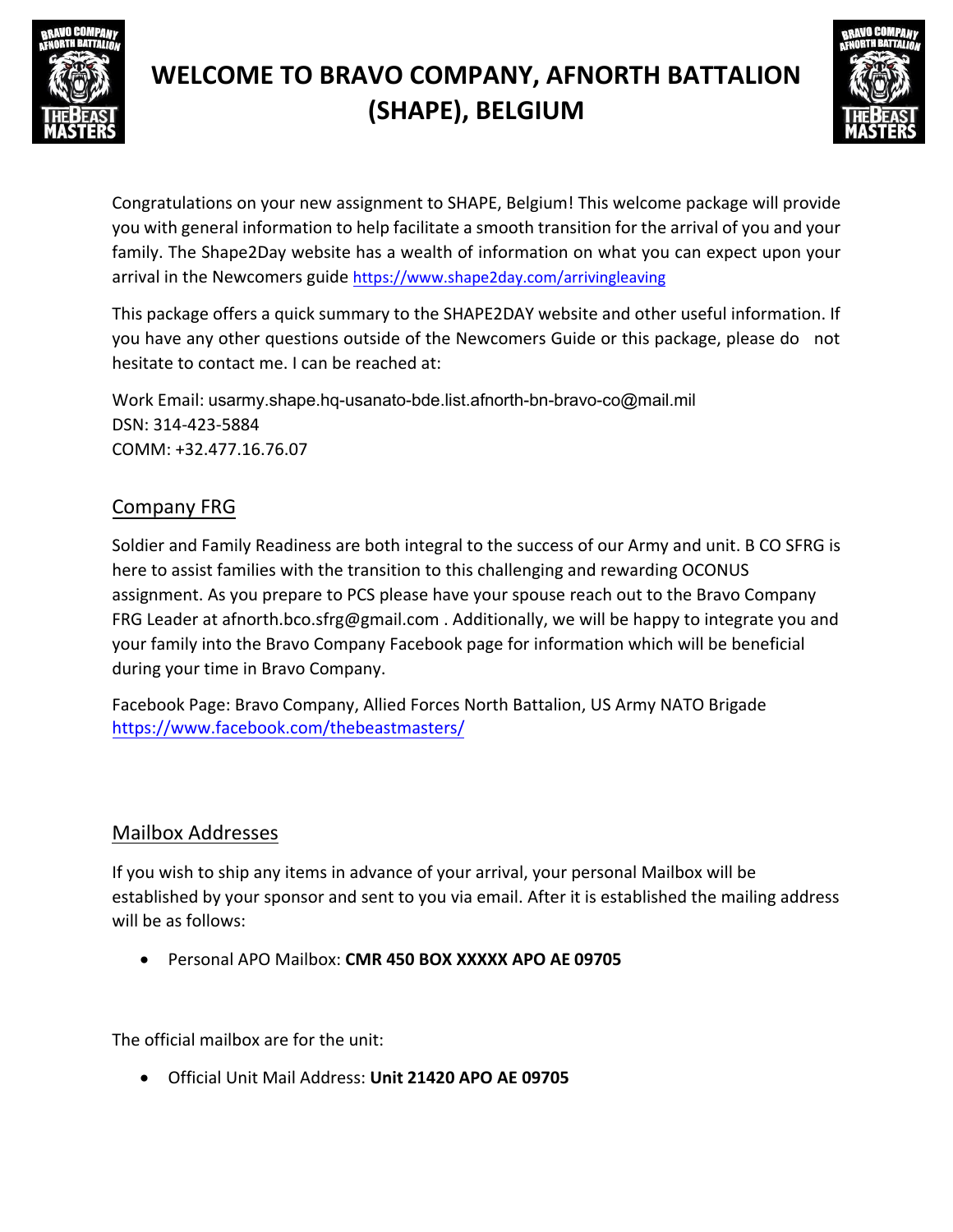



### Chievres Army Base and SHAPE

**General information about Chievres Army Base (CAB**). The following can be found on the base: Auto Skills, PX, Burger King, Bun B's, Anthony's Pizza, Women's Hair Salon, Barber Shop, Andrews Federal Credit Union, Commissary, Car Wash, Grandma's Attic, Lodging, Library, Gym, Kennel, Dry Cleaners in the Pxtra.

**General information about SHAPE**. The following can be found on the base: Healthcare Facility, Post Office, Legal Office, International Library, Arts & Crafts shop, Business Center, Bowling Alley, Alliance Cinema Auditorium, Rationed Item Store, Dry Cleaners, Flower Shop, Gas Station, Carrefour Market, Optical shop, SHAPE Inn Lodging, Hair Salon, Barber shop

(SHAPE HQ), ION Bank (SHAPE HQ), SHAPE Trips and Tours, Rendezvous Café, Youth and Teen Centers, and Internationals Schools.

### Lodging Accommodations

Your sponsor will make arrangements and your family to stay at Chievres AB for at least 30 days. **Confirmation Number: TBD** Check-in begins at 1400 hours and Check-out is before 1100 hours.

**Website**: <http://army.dodlodging.net/propertys/Chievres-Lodging>

**Reservations Desk**: **DSN** 361-6704 / 6711; **Commercial:** +32 (0) 6826 7404/7111

**Guest Information:** https://usagbeneluxfmwr.com

### Transportation from the Airport

Per regulations, government vehicles are not authorized for airport pickups. Depending on the amount of luggage you and your family intend to bring, some options available include:

- 1. **Rental Car:** Recommended for any local travel until your vehicle arrives; located just outside SHAPE Berlin Gate is the rental car company:
	- Europcar: [https://www.europcar.com/location/belgium/mons-maisieres](http://www.europcar.com/location/belgium/mons-maisieres) **Rental Cars available at Brussels Airport** [http://www.brusselsairport.be/en/passngr/to\\_from\\_brussels\\_airport/rental\\_car/](http://www.brusselsairport.be/en/passngr/to_from_brussels_airport/rental_car/)

**Authorized Taxi for SHAPE**: **Taxi Willy** 0479/49.60.00 English speaking dispatcher **Taxi Stop** [065/84.84.06 English speaking dispatcher](http://www.brusselsairport.be/en/passngr/to_from_brussels_airport/rental_car/) **Taxi Phillippe SA St Ghislain** 0473/79.89.23 **Mons** 0474/69.22.72 **HG Travel-Autos (Airport Shuttle Service)** 068/28.51.36 (English speaking dispatcher)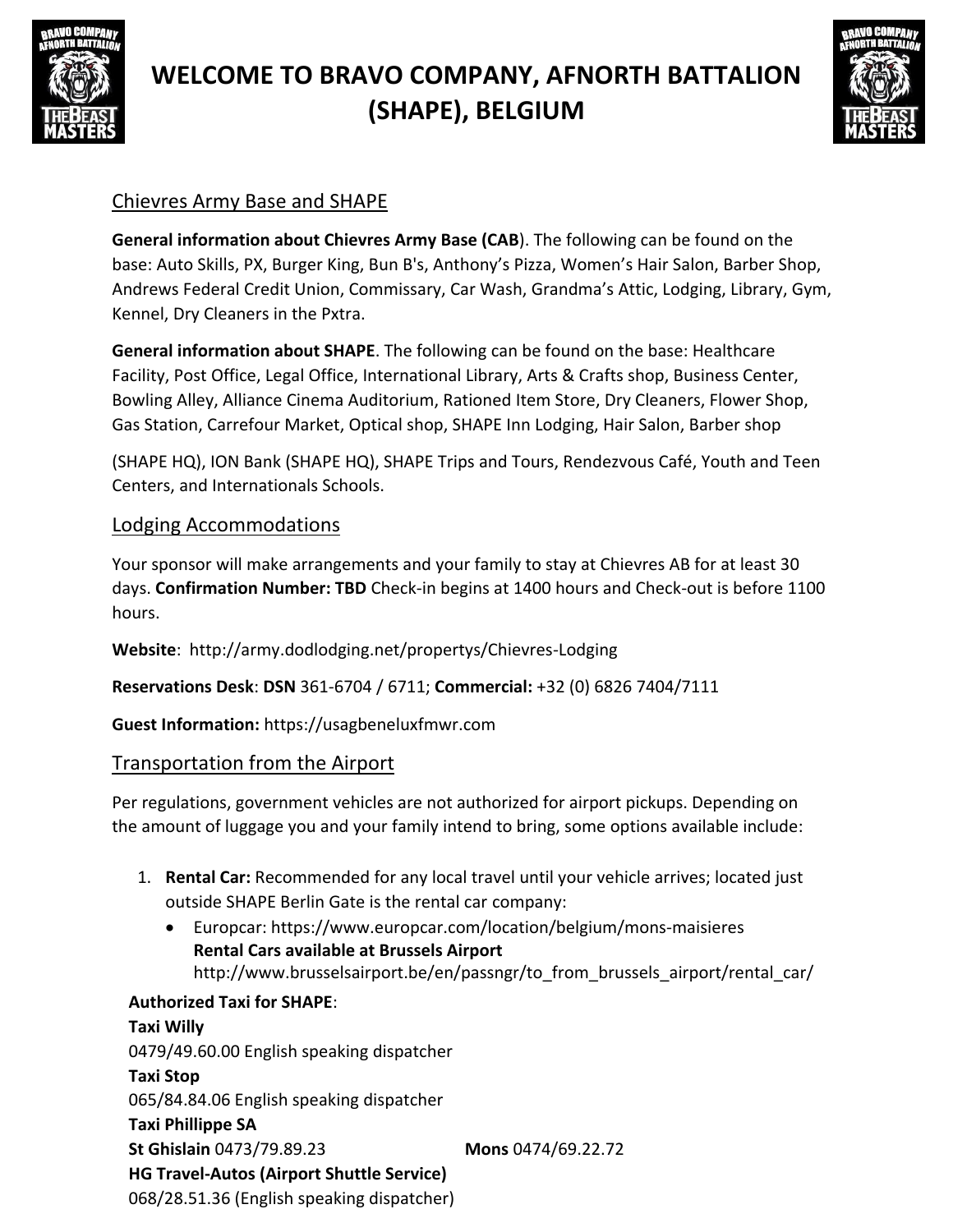



### SHAPE Shuttle Program

Frequently used by personnel who need to travel to SHAPE or other USAG Benelux locations, there is a free SHAPE Shuttle Bus which can be taken during the weekday. It does not run on weekends or SHAPE holidays.

**Shuttle Bus Schedule:** <http://www.shape2day.com/page13103267.aspx>

### Commissary/Exchange

The Commissary and Exchange are located at Chievres AB just a short distance from lodging. They are open Tuesday-Sunday, and closed on Mondays. Hours of operation can be found at:

**Commissaries website:** <http://www.commissaries.com/stores/html/store.cfm?dodaac=hqce3k>

**Exchange website:** https:/[/www.shopmyexchange.com/exchange](http://www.shopmyexchange.com/exchange-)stores/Belgium/BEL/Chievres/Chi%C3%A8vres-1366125

### Banking in Belgium

You have several options at your disposal for moving money from the U.S. to Belgium:

**International Direct Deposit Enrollment:** The Air Force Finance Office can offer more guidance.

**SHAPE Cash Cage:** U.S. Dollars can be converted to Euros.

**AION Bank** is used by many personnel assigned to SHAPE as it is conveniently located directly in the SHAPE HQ's building. AION is generally used to establish accounts to hold security deposits, standing orders for monthly rent and other utilities. They also have an ATM for obtaining Euros.

**Note:** Most transactions throughout Europe and Belgium require a chip and pin card. If you're a USAA member, they now offer Chip Cards. For more information about the USAA Chip Card: https:[//www.usaa.com/inet/pages/bk\\_cc\\_chipcardLP\\_landing\\_mkt?SearchRanking=1&SearchLi](http://www.usaa.com/inet/pages/bk_cc_chipcardLP_landing_mkt?SearchRanking=1&SearchLi) nkPhrase=chip and pin

**Andrews Federal Credit Union** is located at Chievres AB: https[://www.andrewsfcu.org/.](http://www.andrewsfcu.org/) An ATM is also located on SHAPE at the Post Office, and will allow you to withdraw money in Euros and US dollars. AFCU offers a Euros bill paying service.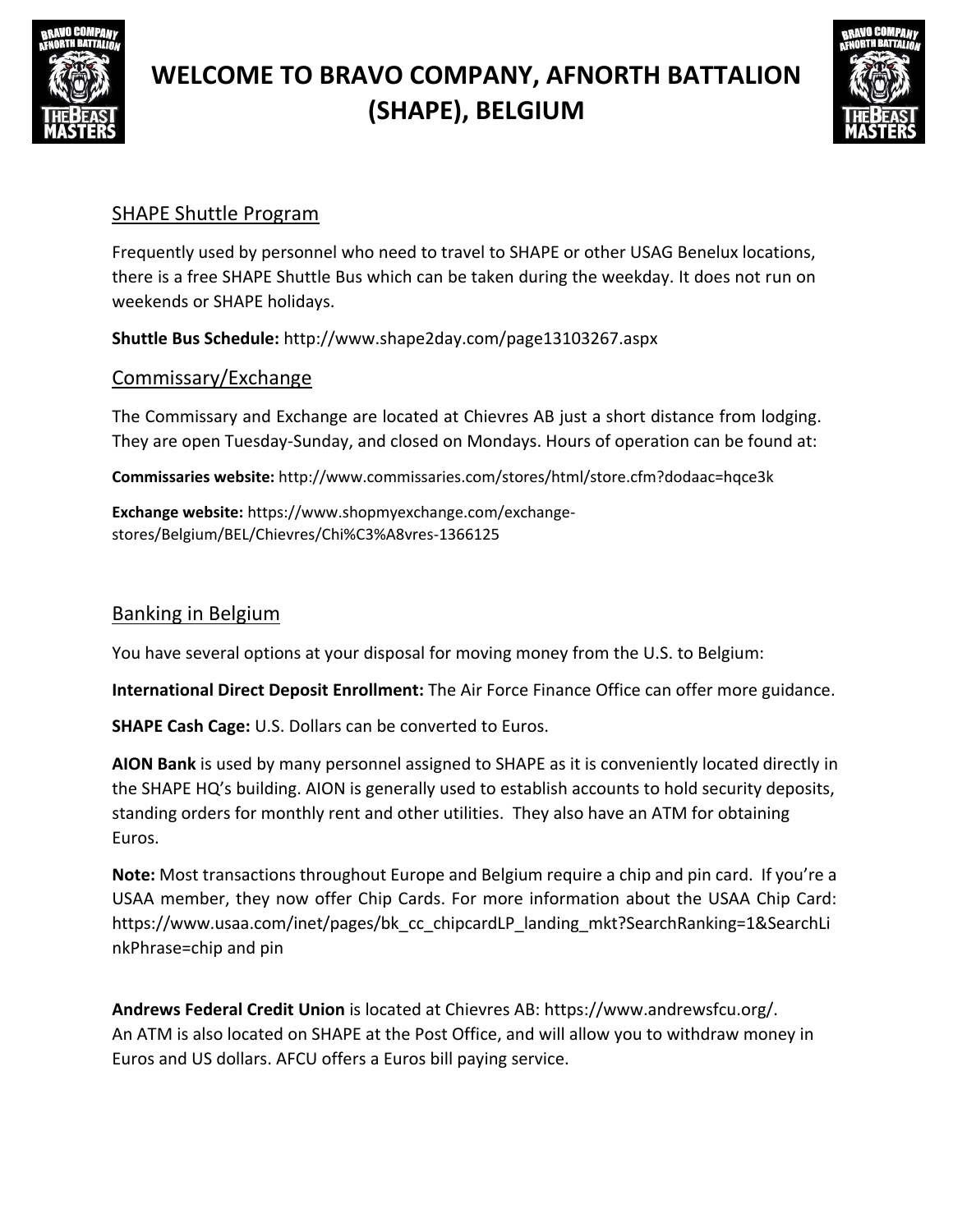



For more information about Online Europe Bill Pay, you can visit AFCU' s website: https:[//www.andrewsfcu.org/military-and-europe/europe-bill-pay/smartsuite.html#goto\\_1](http://www.andrewsfcu.org/military-and-europe/europe-bill-pay/smartsuite.html#goto_1)

### What to Expect In-Processing Day

There will be three locations you will visit when you arrive for in-processing: the Air Force Element, the SHAPE Central Processing Centre and SHAPE HQ building. Many of the forms can be prepared in advance, and I will be working to establish appointments to avoid any lengthy delays.

The **Army-Bravo Company, AFNORTH Battalion S-1/SHAPE Finance office** handles all military personnel and finance actions to officially gain you and your family in Belgium. You should bring a copy of any pcs-related receipts to complete your travel voucher in the finance office.

The **SHAPE Central Processing Centre** handles all other in-processing: Housing, TMO, SHAPE ID badges, Belgian ID Registration, and Vehicle Registration.

Documentation you want to have readily available to process your Belgian IDs include:

- SHAPE FORM 94
- SHAPE FORM 1
- SHAPE FORM 107
- NATO CLEARANCE DOCUMENT
- Marriage certificate
- 2 copies of Birth Certificates (each family member)
- 2 color copies of Passports (each family member) can be made at SHAPECentral Processing

At the **SHAPE HQ** building, ION Bank will establish an account to hold your housing security deposit. Generally, to open the account you will need a copy of a signed lease. SHAPE Housing office will walk you through these requirements.

The military member will also complete additional security requirements associated with the SHAPE ID badge (different from the CAC). Your sponsor will be required to sign you into the installation and get you a pass until your SHAPE ID is complete with access. Cheivres AB access is granted with the CAC card, however Soldiers and Family will have to register these cards at the security office to prevent gate delays.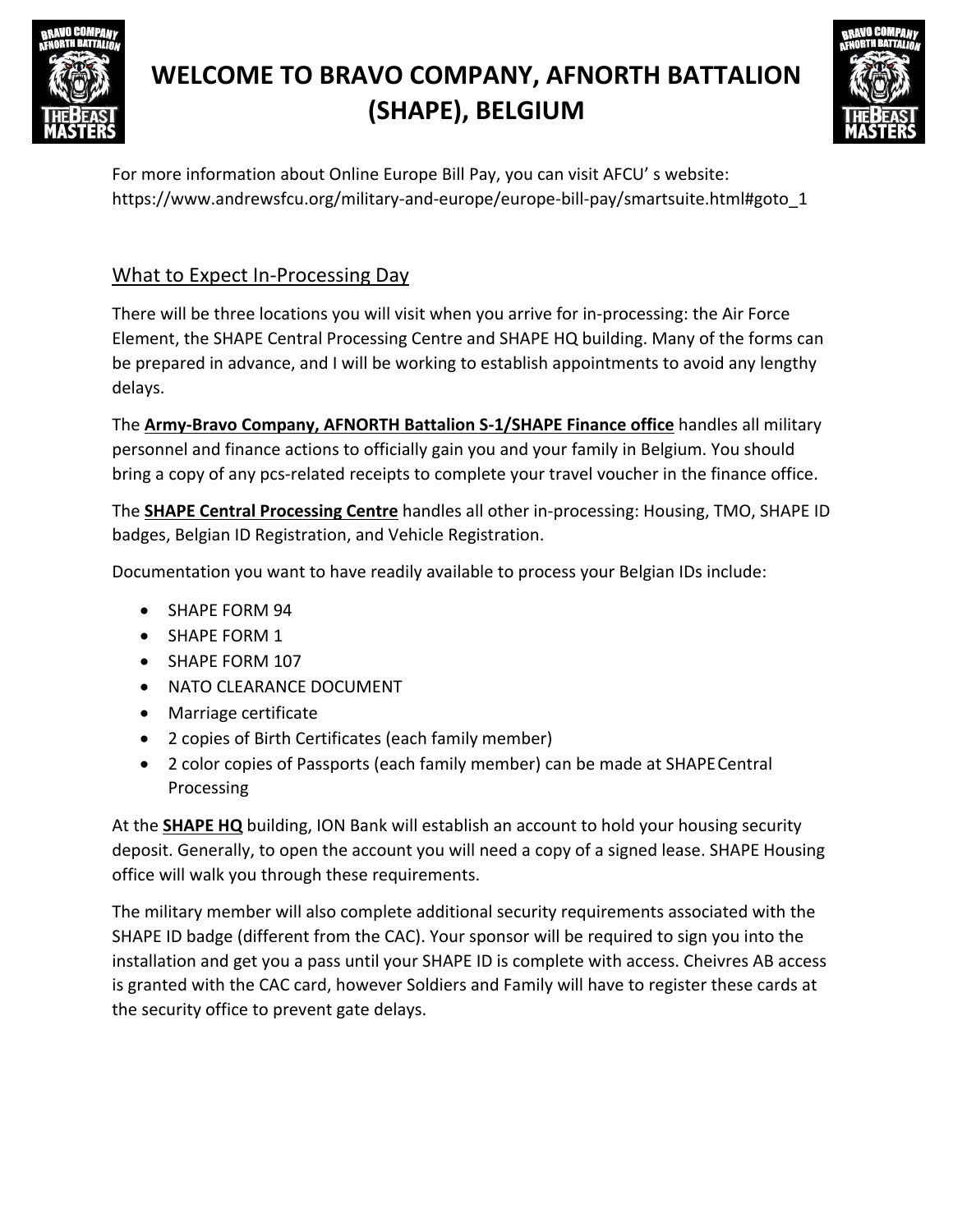



## Vehicle Licensing & Registration

**Website:** https:[//www.shape2day.com/arriving--leaving-shape/vehicles/vehicle-registration](http://www.shape2day.com/arriving--leaving-shape/vehicles/vehicle-registration-)procedures

The SHAPE2Day website has detailed information on the vehicle registration process whether your vehicle is imported or purchased used/new in Belgium.

**Licensing Information:** You can apply for two types of license while at SHAPE

- **SHAPE Driving License:** Restricted to operating a SHAPE registered POV in Belgiumonly
- **International Driver's License:** This license is optional for driving outside of Belgium

A driver's test will be required to obtain the SHAPE driver's license. A copy of the basic signs and general driving information is attached. Detailed licensing guidance is located at: https:[//www.shape2day.com/page10642947](http://www.shape2day.com/page10642947)

**Vehicle Registration Fee:** You must have a vehicle on-site prior to registration. Only one vehicle per household is deemed tax-free. The cost is 45 Euros whether importing or buying a new/used vehicle in Belgium. It will take approximately 2-3weeks for your plates to arrive in the Central Processing Centre-Registration Section. Required documentation can be located at: https[://www.shape2day.com/arriving--leaving-shape/vehicles/importing-a-vehicle](http://www.shape2day.com/arriving--leaving-shape/vehicles/importing-a-vehicle)

**Fuel Rations Entitlement:** During registration, your SHAPE ID Card will be provisioned at the SHAPE Central Processing Centre to authorize you with the Fuel Rations entitlement. If driving a rental car, you can receive a temporary fuel rations card. Fuel Rations can be purchased through the Rationed Items Store across from TOTAL gas station.

**Website:** https:[//www.shape2day.com/arriving--leaving-shape/vehicles/fuel-ration-cards](http://www.shape2day.com/arriving--leaving-shape/vehicles/fuel-ration-cards)

**Purchasing Used Vehicles:** As previously mentioned, if you're looking to purchase a used vehicle when you arrive, you can find used vehicles available for sale on through the SHAPE Fast Sale Facebook page.

**Chievres VPC website:** https:[//www.pcsmypov.com/Locations/Chievres%20VPC?hc\\_location=ufi](http://www.pcsmypov.com/Locations/Chievres%20VPC?hc_location=ufi)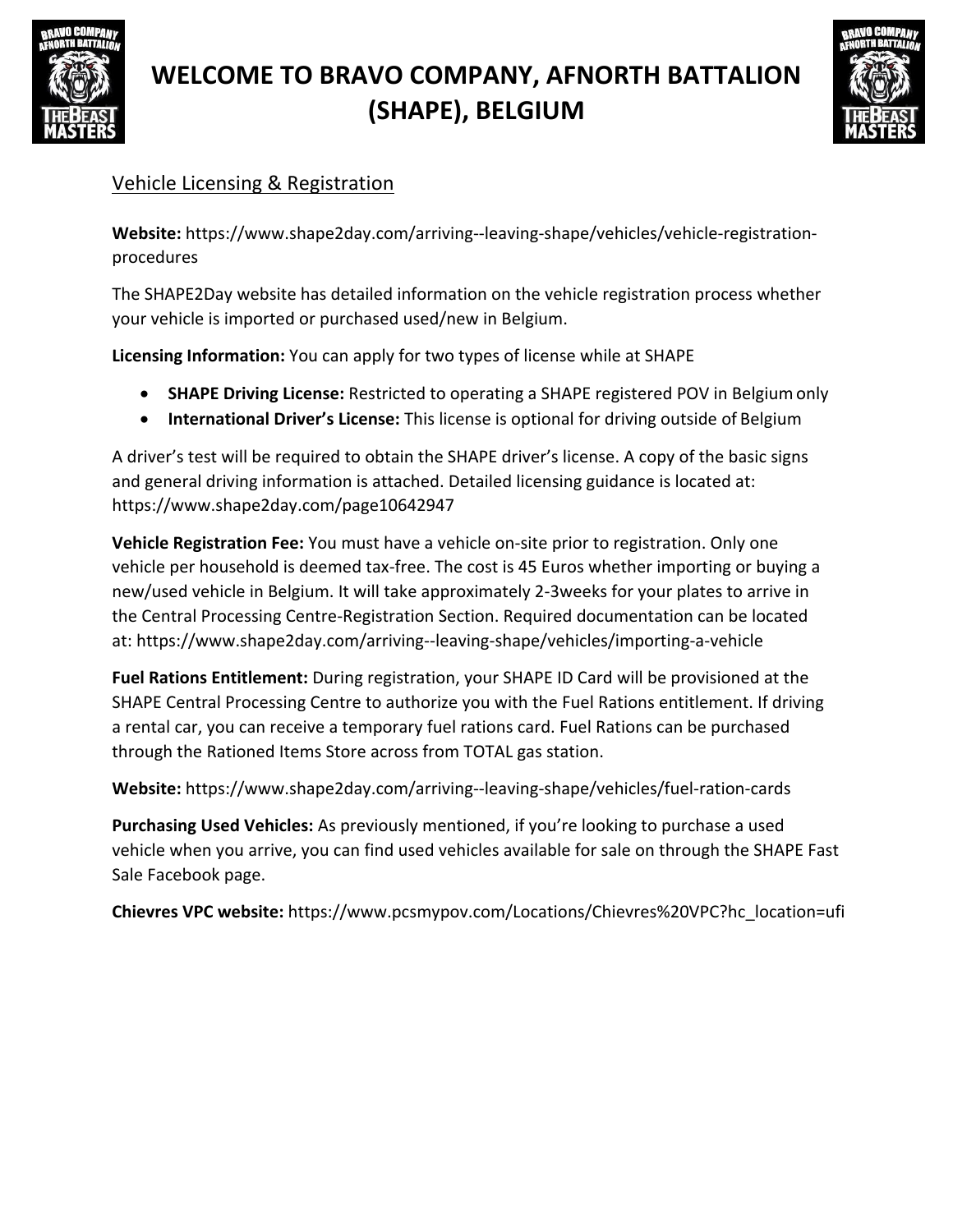



### Getting Housing Set-Up

**Housing Hours:** M, W, F : 0900-1230; 1330-1600 / Thurs: 0900-1230; 1330-1500 Upon your arrival, the housing office will brief you regarding your individual responsibilities and require you to sign a few documents. At the very minimum, you are responsible for grass cutting and Internet/Cable TV/Phone services.

Presently, Proximus is the current internet/tv/phone provider in the barracks. This can be changed if it does not meet your needs.

**Proximus Website**: [http://www.proximus.be/en/id\\_zwpr\\_ps/personal/our-products.html](http://www.proximus.be/en/id_zwpr_ps/personal/our-products.html)

Voo is another internet/tv/phone provider located in Belgium. For more information regarding packages and cost, you can view their **website** at: <http://www.voo.be/en/>

**Television:** Both companies have some channels in English. However, the majority of shows are in French or Dutch. If you desire to have more English channels,another option available is purchasing Sky Satellite TV: [http://www.skyeurope.tv/sky-tv-belgium.](http://www.skyeurope.tv/sky-tv-belgium) This offers both UK and USA channels. Some homes already have the satellite dish connected; if your home does not then you will first have to obtain approval from the landlord prior toinstallation/mounting.

AFN Decoders can be purchased at the Chievres PX. Most of these systems are now digital and run through your home internet service. AFN channel plans can be purchased monthly starting at approximately \$24.00. AFN digital EasyTV and satellite systems information can be found at[:](http://www.afneurope.net/Portals/main/docs/AFN%20Satellite%20System%20Setup.pdf) <http://www.afneurope.net/Portals/main/docs/AFN%20Satellite%20System%20Setup.pdf>

https:[//www.tkscable.com/Television/easyTV.aspx](http://www.tkscable.com/Television/easyTV.aspx)

## Personal Mobile Phone Providers

There are several mobile phone providers in Belgium to choose from: **Orange, Base, Proximus, Voo, Mobistar, Carrefour, Lycamobile, Mobile Viking**. You will find both contract or prepaid options. Choosing to go contract or prepaid is depending on your overall needs.

Some providers require that you pay to purchase their sim card and their services, such as Mobile Viking. Their sim card cost 15 Euros and monthly options offered range up to 60 Euros. **Website:** https://mobilevikings.be/en/offer/bundles/call-text-data/

Lycamobile offers free Sim cards, Unlimited Minutes & Data bundle, and presently offers calls to the US. **Website:** <http://www.lycamobile.be/en/>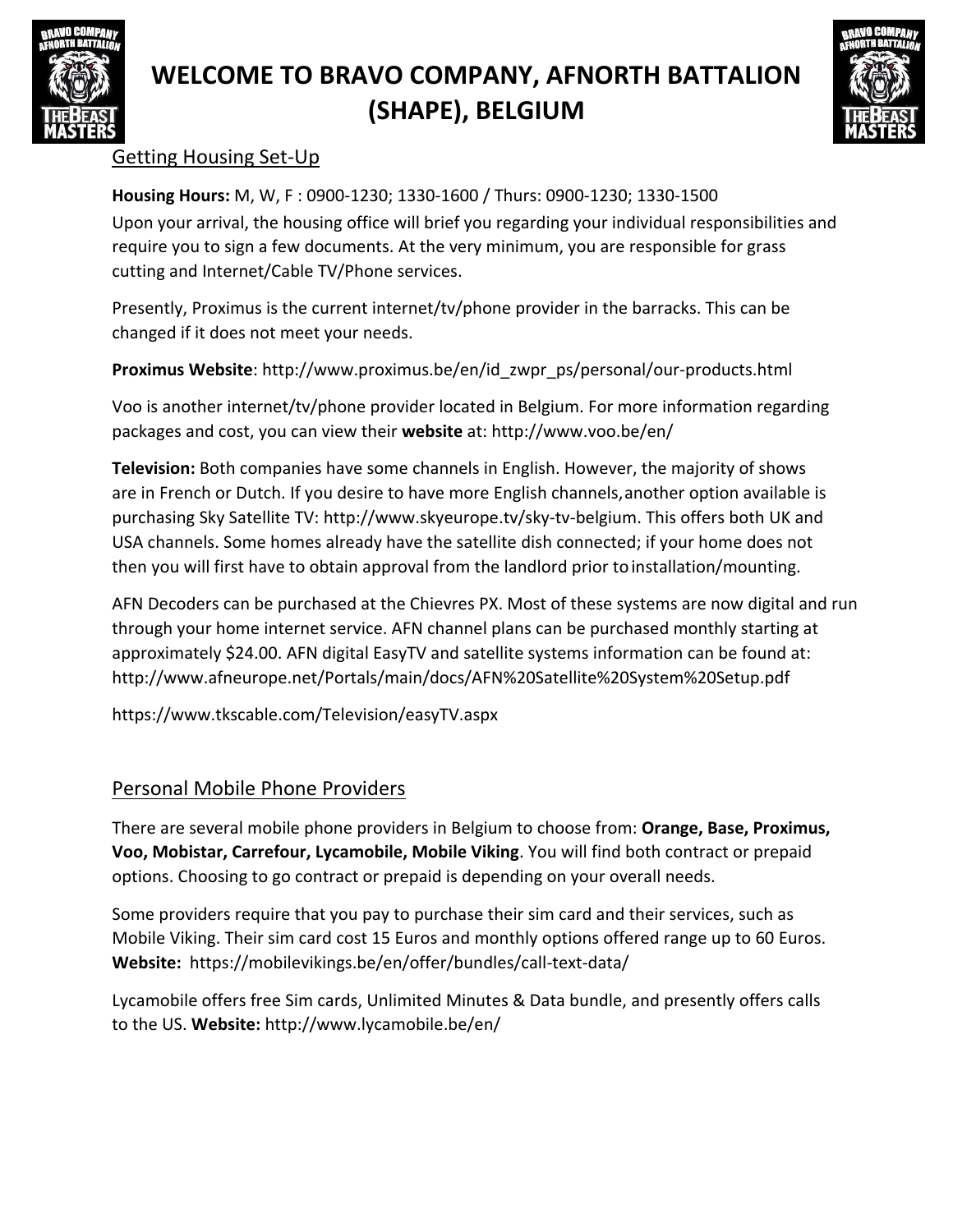



### SHAPE Education

**DoD Educational Activity** website also has a lot of good information for parents[:](http://www.dodea.edu/parents/index.cfm) <http://www.dodea.edu/parents/index.cfm>

SHAPE International Schools are located on the base. US personnel with school aged children can enroll their children in the American Elementary, Middle, or High School. However, you are not limited to the American Schools. The Canadian School, British School, and Belgian School also accept children in the US on a space available basis.

- **Belgian School Website:** <http://www.ei-shape.be/en/>
- **Canadian School Website:** <http://www.shape-is.com/index.htm>
- **United Kingdom School Website:** [http://www.britishschool-shape.sceschools.com/page\\_viewer.asp?page=Home&pid=1](http://www.britishschool-shape.sceschools.com/page_viewer.asp?page=Home&pid=1)

Contact information for the above schools:<http://www.shape2day.com/page191824441.aspx>

#### **2019/2020 School Calendars:**

[https://www.dodea.edu/schoolCalendarsDetail.cfm?customel\\_datapageid\\_172689=864676](https://www.dodea.edu/schoolCalendarsDetail.cfm?customel_datapageid_172689=864676)

### American School Liaison Officer

The **American School Liaison Officer (SLO)** is Ms. Bonnie Cornnelison. Mr. Bonnie can offer assistance with school support services, tutoring services, student transitions, youth sponsorship just to name a few. He can be by phone or email at: DSN: 314-366-6870 Comm: +32 (0) 6532 6870; Email: [bonnie.cornnelison.naf@mail.mil.](mailto:bonnie.cornnelison.naf@mail.mil)

### American Schools Registration/Enrollments FY 2019-2020

Registration in the American Schools is completed in the summer. The Registrar Office requires all forms in their registration packet to be completed. A copy of your orders and current/upto-date immunizations must also be provided. School Hours: 8:45-3:30; Office Hours: 8:00- 4:00.

On-line pre-registration is optional:<http://www.dodea.edu/Europe/enrollment/index.cfm>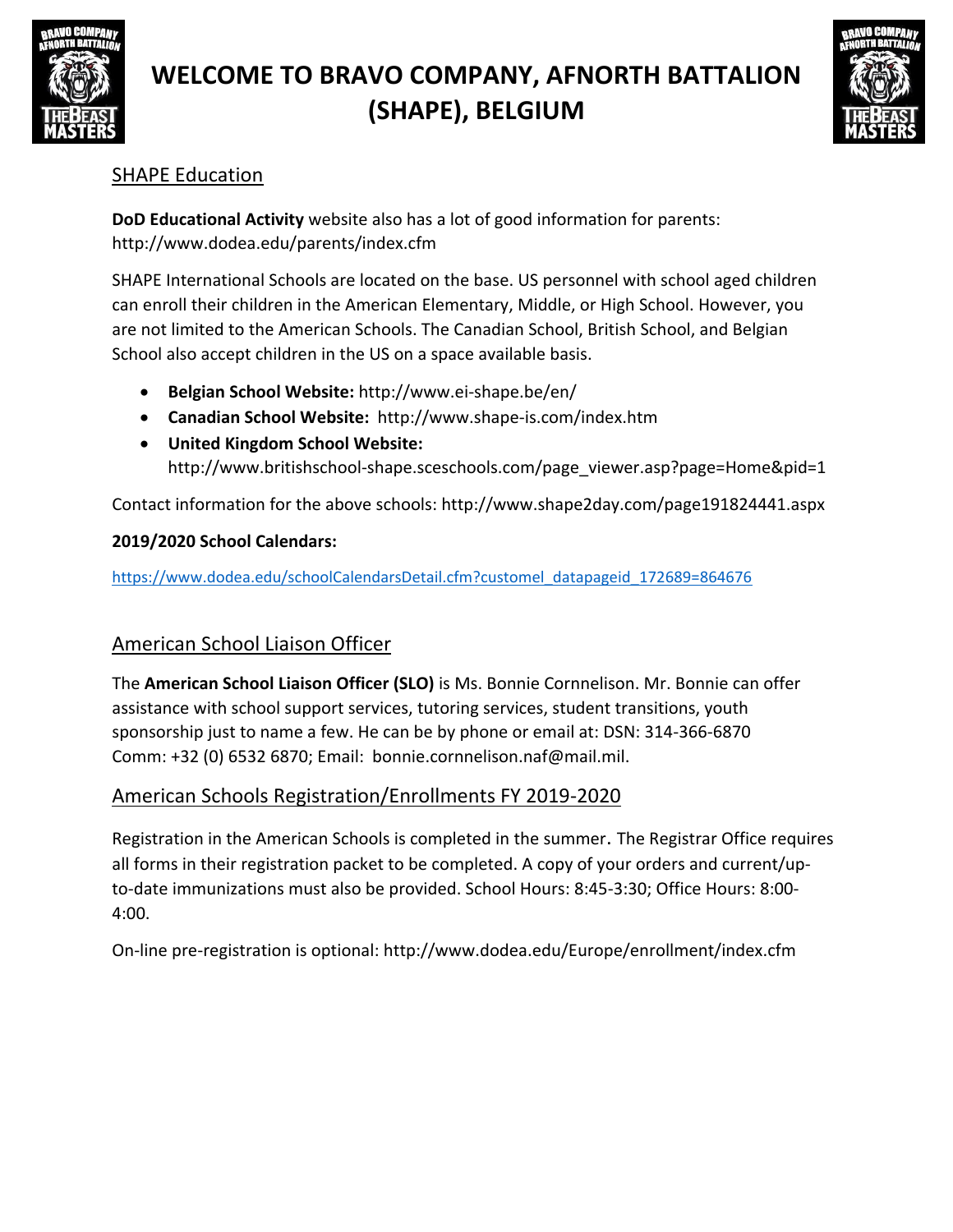



### SHAPE American Elementary School: **Website:** <http://www.dodea.edu/SHAPEES/>

**Elementary School Points of Contact**: The ES School Counselors are Mrs. Theresa Lacovara. They can be reached by phone at DSN: 314-366-6934; Comm: +32 (0) 65 32 6934.

**Registrar Office:** DSN: 314-366-6931

#### SHAPE Middle School

**Website:** <http://www.dodea.edu/SHAPEMS/registration.cfm>

**Middle School Points of Contact**: The MS School Counselor is Mr. Thomas J. Whitney. Mr. Thomas can facilitate in arranging classes for your child, and any other concerns you may have about your child's educational needs. She can be reached by phone or email:

 Email: ; DSN 314-366-6932; Comm: +32 (0) 6532 6932 **Elementary/Middle School Registration**: Tara Ostrander, [tara.ostrander@dodea.edu](mailto:tara.ostrander@dodea.edu) **High School Registration**: Tiffany Aldridge, [tiffany.aldridge@dodea.edu](mailto:tiffany.aldridge@dodea.edu)

Student Transportation: The SHAPE School Bus office offers school bus pick-up/drop-off at specified locations. However, it is not a door-to-door service. The school bus will pick-up children from Chievres Lodging until you have moved into your permanent residence. They are located on SHAPE in Building 710, and can also be reached by phone at DSN: 314-423-4013; Comm: +32 (0) 65 32 4013. Customer Help Line for temporary changes/issues: 314-423-6033.

**Website:** <http://www.dodea.edu/SHAPEMS/transportation.cfm>

School Meal Program: Euros (preferred by lunch manager), but they also accept US dollars. A new account and initial funding can be created at the Chievres PX customer service counter. Thereafter, you can register the child's account on the My Payment Plus website: **[https://www.mypaymentsplus.com/Register.aspx](http://www.mypaymentsplus.com/Register.aspx)**. When signing up, the following information will be required:

State: EXCHANGE District: AAFES – Spangdahlem Student's ID Student's Last Name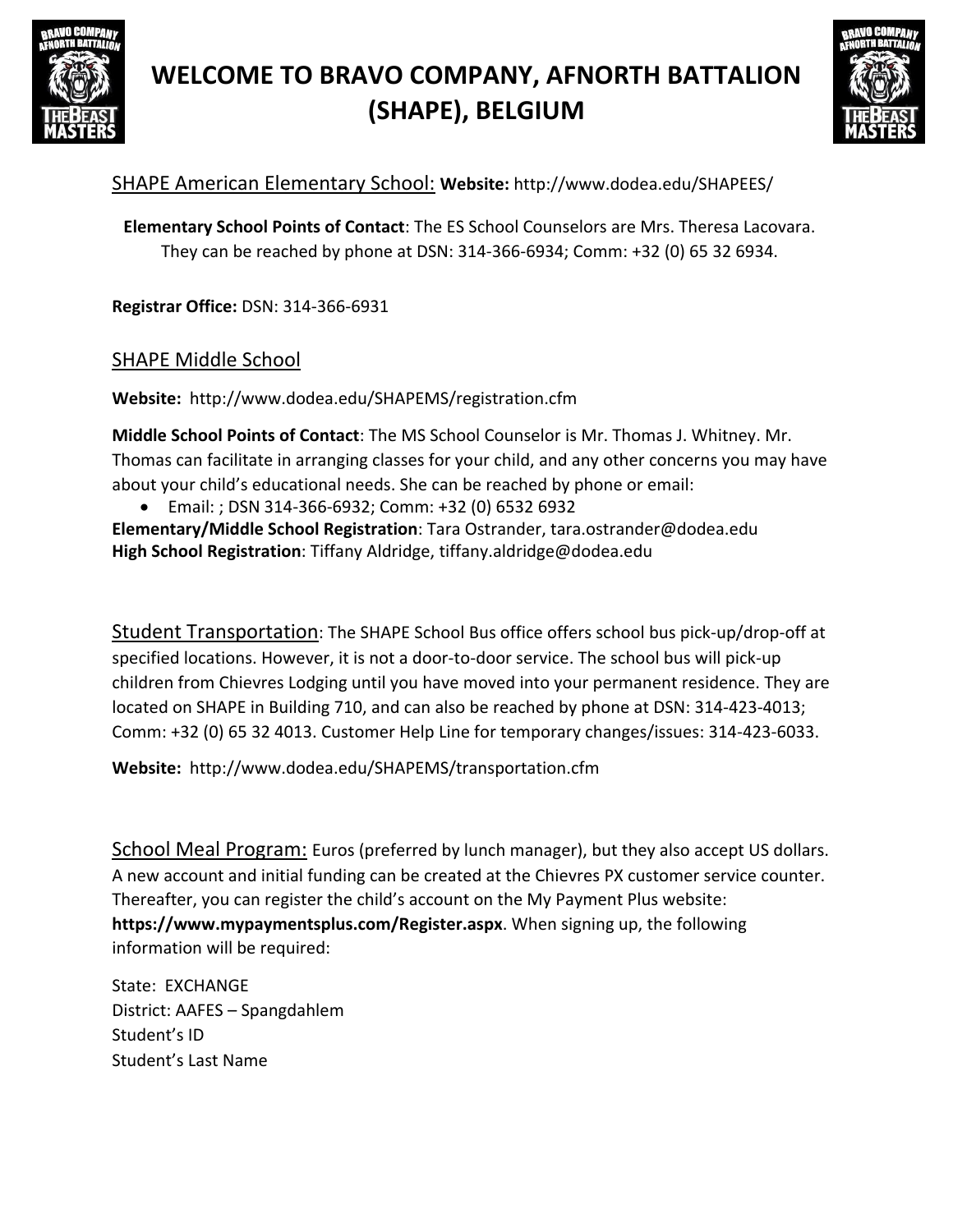



Monitoring Grade Activity: DoDEA offers a web-based program which allows parents to stay current on grades and attendance for students in grades 4-12. For more information about the program, you can visit their website at **Grade Speed Program[:](http://www.dodea.edu/GradeSpeed/) <http://www.dodea.edu/GradeSpeed/>**

After your child is registered in school, you can then sign up for the program at:

**Grade Speed Sign-up:** https://dodea.gradespeed.net/pc/default.aspx?DistrictId=3000010

## **Army Community Service (ACS): Child Youth and School Services**

ACS is responsible for the events and programs at Chievres and SHAPE bases. More information can be located at the below websites:

**Chievres Family and MWR website:** <http://chievres.armymwr.com/europe/chievres/>

**View List of CYSS Activities**: https://webtrac.mwr.army.mil/webtrac/shapecyms.html

**Summer Camp:** Currently being offered is an 8-week summer camp program for school aged children 5 years and above. Registration for any portion of the 8-week period can be done at the Parent Central Building 503. Children take weekly field trips in the program and payment is on a weekly basis.

#### **Parent Central Requirements:**

- 1) Children must first be registered with CYSS
- 2) Have completed  $1^{st}$  grade and/or turned 6 by 1 September
- 3) Children who have completed grade 5 will transition to the Youth Program during Week 8.

Webpage: <https://chievres.armymwr.com/programs/cysreg>

Email: [info@shapeyouthclub.org](mailto:info@shapeyouthclub.org)

#### Shopping in Belgium

Below are a few articles written by ex-pats which provides some insight on shopping on the local economy:

- [http://www.expatica.com/be/out-and-about/Shopping-in-Belgium\\_100112.html](http://www.expatica.com/be/out-and-about/Shopping-in-Belgium_100112.html)
- <http://www.xpats.com/furnishing-your-belgian-home>

Most importantly to be aware of is that most businesses are closed on Sundays.

**VAT Information:** https[://www.shape2day.com/arriving--leaving-shape/valueadded-tax-vat](http://www.shape2day.com/arriving--leaving-shape/valueadded-tax-vat)